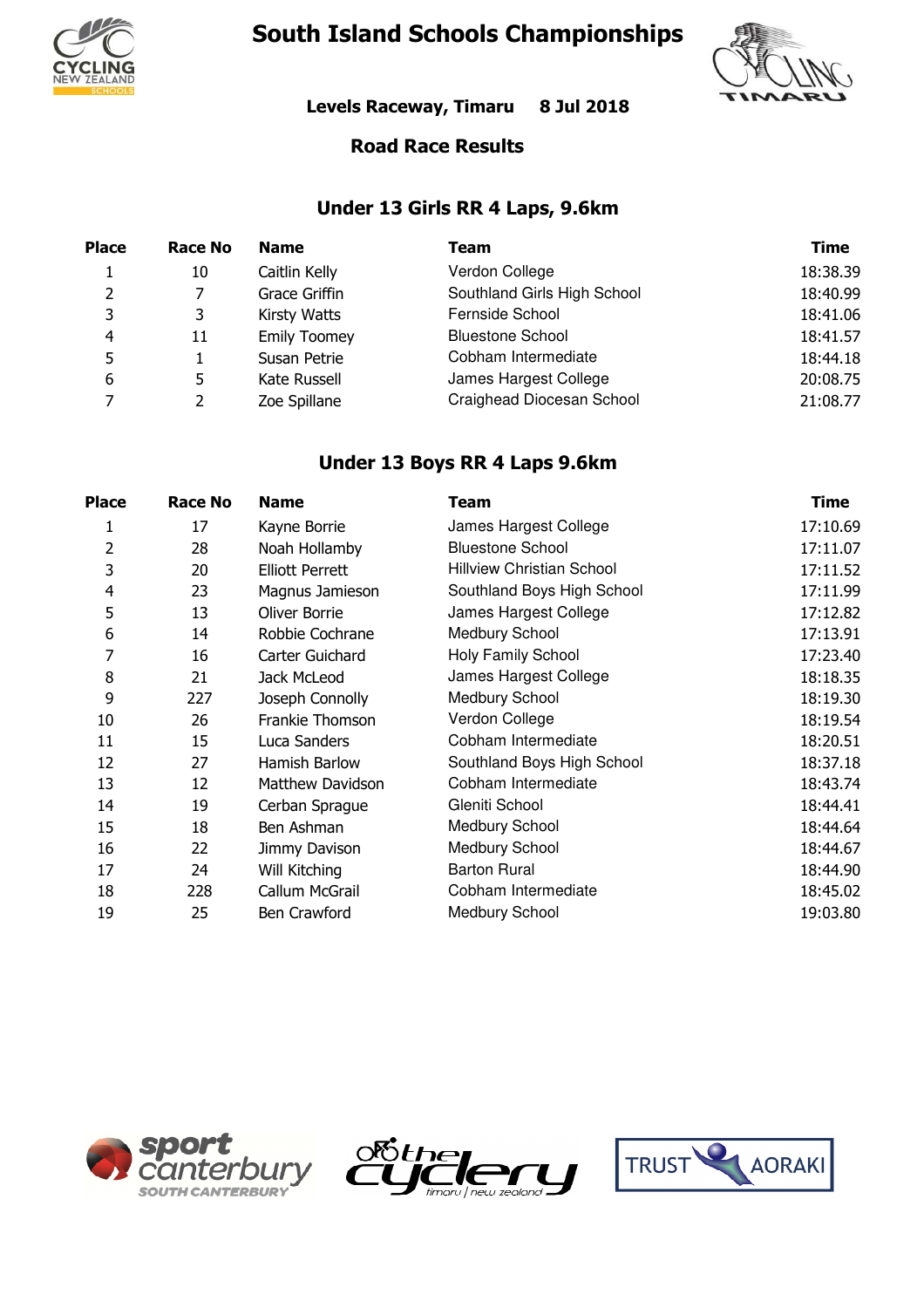#### **Under 14 Girls RR 4 Laps, 9.6km**

| <b>Place</b> | Race No | <b>Name</b>              | Team                      | Time     |
|--------------|---------|--------------------------|---------------------------|----------|
|              | 29      | Brooke Keown             | Ladbrooks School          | 18:38.90 |
|              | 30      | Caitlin Murphy           | Marlborough Girls College | 18:38.93 |
| ર            | 229     | <b>Charlotte Roberts</b> | Darfield High School      | 18:39.64 |

#### **Under 14 Boys RR 4 Laps 9.6km**

| <b>Place</b>   | <b>Race No</b> | <b>Name</b>      | Team                       | <b>Time</b> |
|----------------|----------------|------------------|----------------------------|-------------|
| 1              | 46             | Marshall Erwood  | James Hargest College      | 16:12.21    |
| 2              | 41             | Nick Rush        | <b>Rolleston College</b>   | 16:12.95    |
| 3              | 40             | Quade McLachlan  | Rangiora High School       | 16:13.75    |
| $\overline{4}$ | 37             | Conrad Clark     | James Hargest College      | 16:37.27    |
| 5              | 43             | Jesse Willis     | Southland Boys High School | 16:38.09    |
| 6              | 38             | James Gardner    | Otago Boys High School     | 16:42.10    |
| 7              | 44             | Ben Mulholland   | Verdon College             | 17:19.46    |
| 8              | 39             | Charlie Hegan    | Medbury School             | 17:19.52    |
| 9              | 31             | Alex MacDonald   | Balmacewen Intermediate    | 17:20.09    |
| 10             | 35             | James Day        | Darfield High School       | 17:21.10    |
| 11             | 33             | Thomas Audeau    | Cathedral Grammar School   | 17:21.13    |
| 12             | 36             | James Howard     | Otago Boys High School     | 17:21.65    |
| 13             | 32             | Jani McLennan    | <b>Bluestone School</b>    | 17:22.38    |
| 14             | 231            | Liam O'Donnell   | St Thomas of Canterbury    | 17:22.40    |
| 15             | 34             | Ryder McGuigan   | Medbury School             | 17:39.82    |
| 16             | 47             | Tom Kerr         | Verdon College             | 19:28.72    |
| 17             | 42             | Nick Ferguson    | Medbury School             | 19:42.24    |
| 18             | 45             | Nathan Cranstone | Medbury School             | 19:48.59    |
|                | 230            | Ferguson Sail    | Mountainview High School   | <b>DNF</b>  |

#### **Under 15 Girls RR 6 Laps 14.4km**

| <b>Place</b>   | <b>Race No</b> | <b>Name</b>           | Team                           | <b>Time</b> |
|----------------|----------------|-----------------------|--------------------------------|-------------|
|                | 55             | <b>Maddison Lowry</b> | <b>Ashburton College</b>       | 24:48.08    |
| 2              | 54             | Jade Cameron          | Southland Girls High School    | 24:48.45    |
| 3              | 50             | Jasmine McLeod        | James Hargest College          | 24:48.73    |
| $\overline{4}$ | 49             | Amye Kellow           | Christchurch Girls High School | 24:49.55    |
| 5              | 63             | Samantha Walker       | Villa Maria College            | 24:50.43    |
| 6              | 52             | Hayley Paterson       | James Hargest College          | 24:50.54    |
| 7              | 48             | Annabel Bligh         | Cashmere High School           | 24:50.90    |
| 8              | 59             | Pearl Harris-Blain    | Verdon College                 | 24:51.02    |
| 9              | 62             | Ciara Kelly           | Verdon College                 | 24:52.81    |
| 10             | 51             | Grace Prior           | Villa Maria College            | 25:04.24    |
| 11             | 53             | Sarah Ford            | Otago Girls High School        | 25:15.35    |
| 12             | 56             | Dee Jamieson          | Southland Girls High School    | 29:01.17    |
| 13             | 57             | Bella Edwards         | Villa Maria College            | 29:50.33    |
| 14             | 61             | Niamh Aitken          | Villa Maria College            | 31:08.88    |
|                | 60             | Lillie McIntyre       | Southland Girls High School    | <b>DNS</b>  |





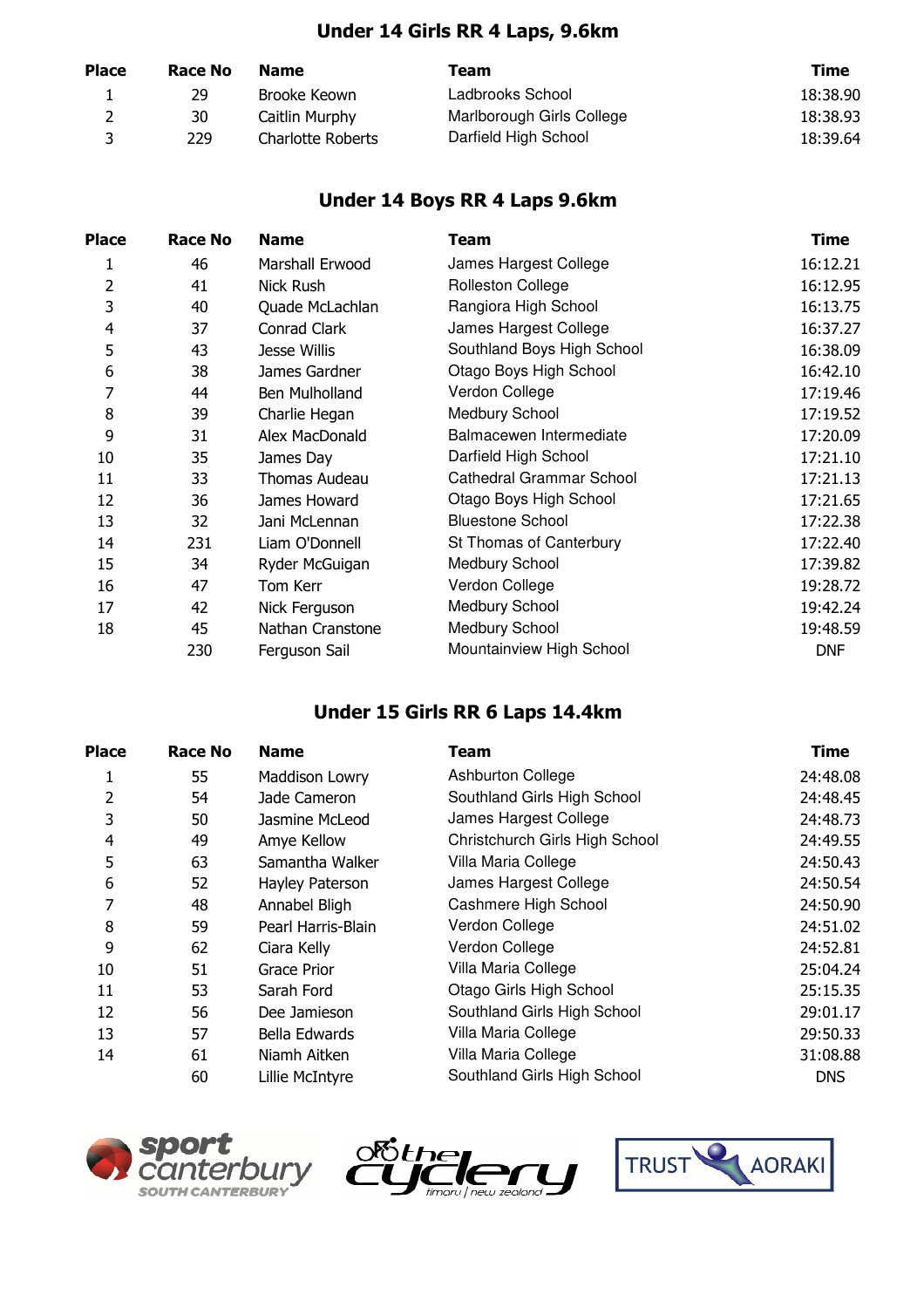# **Under 15 Boys RR 6 Laps 14.4km**

| <b>Place</b> | Race No | <b>Name</b>                 | Team                          | <b>Time</b> |
|--------------|---------|-----------------------------|-------------------------------|-------------|
| 1            | 81      | Jaxson Whyte                | Roncalli College              | 21:19.99    |
| 2            | 78      | Cody Harvey                 | James Hargest College         | 22:05.28    |
| 3            | 82      | Ronan Shearing              | James Hargest College         | 22:05.72    |
| 4            | 85      | <b>Oliver Watson-Palmer</b> | Wakatipu High School          | 22:05.80    |
| 5            | 67      | D'Arcy Sanders              | Christchurch Boys High School | 22:06.87    |
| 6            | 70      | Liam Cruickshank            | James Hargest College         | 22:49.15    |
| 7            | 83      | Reuben Heslip               | Southland Boys High School    | 22:49.40    |
| 8            | 65      | Lewes McIntyre              | Christchurch Boys High School | 22:49.58    |
| 9            | 86      | Pearce Mote                 | <b>Hagley College</b>         | 22:49.78    |
| 10           | 69      | <b>Marcus Blair</b>         | Cashmere High School          | 22:50.11    |
| 11           | 73      | Mathseson Colguhoun         | John McGlashan College        | 22:50.39    |
| 12           | 72      | <b>Matthew MacDonald</b>    | Otago Boys High School        | 22:50.71    |
| 13           | 79      | Benjamen Tucker             | Otago Boys High School        | 22:51.18    |
| 14           | 71      | Lewis Davidson              | Christchurch Boys High School | 22:51.26    |
| 15           | 76      | Mckay Watson                | Mt Aspiring College           | 22:52.01    |
| 16           | 77      | Cole Gibbons                | Otago Boys High School        | 24:38.65    |
| 17           | 80      | Sam Mahan                   | Rangiora High School          | 24:39.03    |
| 18           | 84      | <b>Austin Myles</b>         | Christchurch Boys High School | 24:39.71    |
| 19           | 232     | Finlay Brown                | Greymouth High School         | 24:40.01    |
| 20           | 66      | Yitao Sun                   | St Kevin's College            | 24:43.58    |
| 21           | 240     | Charlie Singleton           | Lincoln High School           | 26:04.25    |
| 22           | 74      | Cameron Beaumont            | John Paul II High School      | 27:21.08    |
|              | 75      | Mac Wallace                 | Lincoln High School           | $-1$ Lap    |
|              | 68      | <b>Wilson Hatton</b>        | <b>Hagley College</b>         | $-1$ Lap    |
|              | 64      | Thomas Humpheson            | Cashmere High School          | <b>DNS</b>  |
|              |         |                             |                               |             |

#### **Under 16 Girls RR 8 Laps 19.2km**

| Place | <b>Race No</b> | <b>Name</b>       | Team                           | <b>Time</b> |
|-------|----------------|-------------------|--------------------------------|-------------|
|       | 104            | Jenna Borthwick   | St Margaret's College          | 30:30.46    |
| 2     | 94             | Charlotte Spurway | Rangi Ruru Girls School        | 30:31.78    |
| 3     | 103            | Beth Watt         | Villa Maria College            | 30:32.16    |
| 4     | 92             | Jessica Spencer   | Marlborough Girls College      | 30:34.06    |
| 5     | 98             | Jorja Kitching    | Timaru Girls High School       | 30:35.31    |
| 6     | 87             | Pixie Cockerill   | Christchurch Girls High School | 30:35.57    |
| 7     | 97             | Brooke Kingsbury  | Rangi Ruru Girls School        | 30:36.24    |
| 8     | 102            | Alex Butler-Baird | Craighead Diocesan School      | 30:36.33    |
| 9     | 90             | Mila Rollo        | Craighead Diocesan School      | 30:36.50    |
| 10    | 96             | Davi Frew         | Southland Girls High School    | 30:37.13    |
| 11    | 88             | Mikaela Grant     | Villa Maria College            | 30:37.64    |
| 12    | 91             | Georgia Airey     | Lincoln High School            | 30:38.49    |
| 13    | 100            | Imogen Park       | Rangi Ruru Girls School        | 31:41.21    |
| 14    | 95             | Mackenzie Baines  | South Otago High School        | 32:24.40    |
| 15    | 89             | Ella Benson       | Mountainview High School       | 33:31.46    |
| 16    | 93             | Emma Baird        | Mountainview High School       | 35:00.00    |
| 17    | 99             | Samantha Caddick  | Villa Maria College            | 35:28.81    |
| 18    | 101            | Tamara Marcijasz  | Villa Maria College            | 35:29.79    |





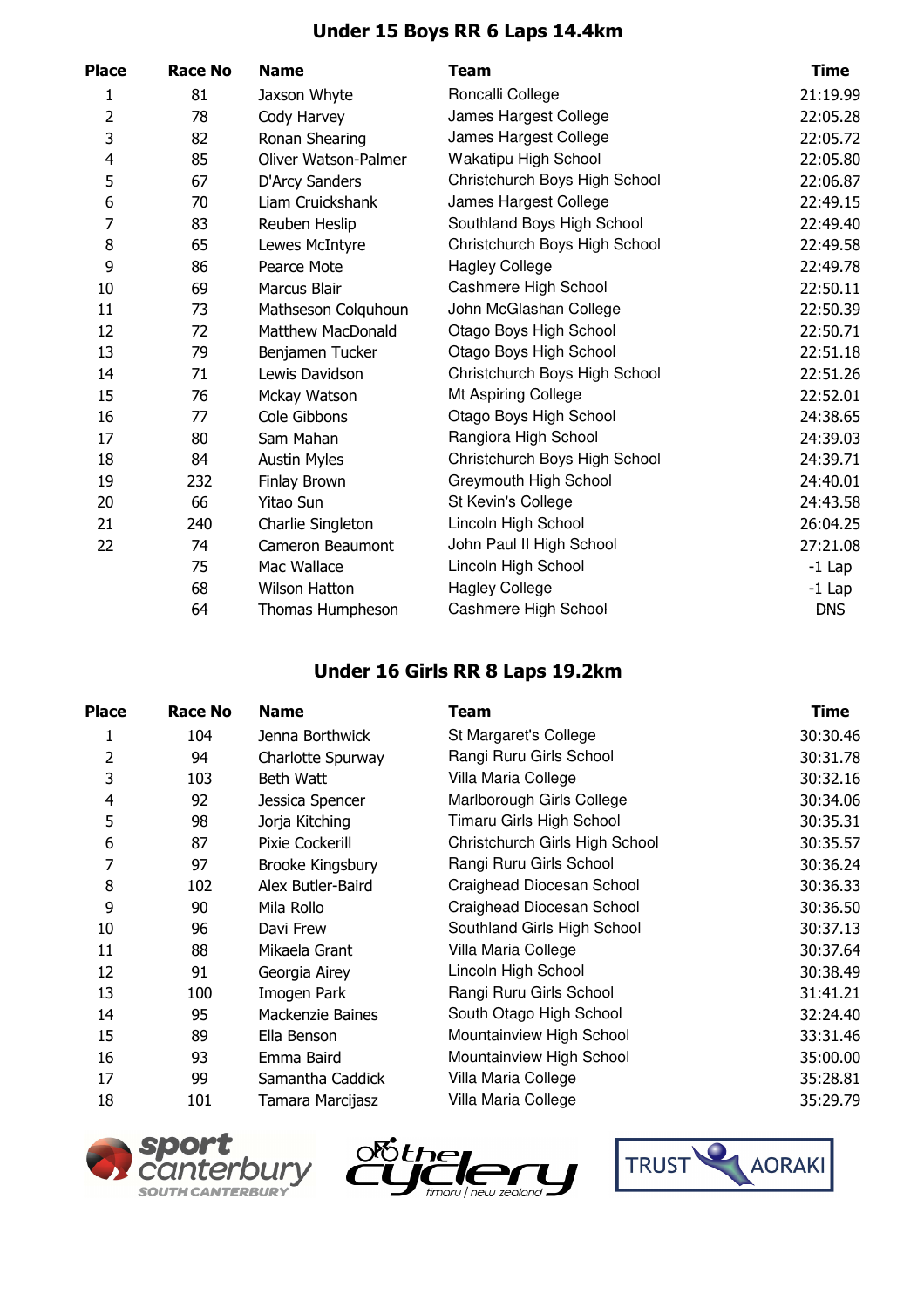### **Under 16 Boys RR 8 Laps 19.2km**

| Place | Race No | <b>Name</b>               | Team                          | <b>Time</b> |
|-------|---------|---------------------------|-------------------------------|-------------|
| 1     | 128     | <b>Mitchel Fitzsimons</b> | Southland Boys High School    | 28:26.88    |
| 2     | 127     | James Corry               | Mountainview High School      | 28:26.92    |
| 3     | 106     | Michael Audeau            | Christ's College              | 28:27.09    |
| 4     | 121     | Ryan MacLeod              | Papanui High School           | 28:27.73    |
| 5     | 123     | Luke Price                | Kaiapoi High School           | 28:27.96    |
| 6     | 126     | Michiel Van Heyningen     | Christchurch Boys High School | 28:28.13    |
| 7     | 115     | <b>Bidwell Adam</b>       | Marlborough Boys College      | 28:28.34    |
| 8     | 113     | Morgan Borrie             | James Hargest College         | 28:29.54    |
| 9     | 122     | Jacob Turner              | Rangiora High School          | 28:29.64    |
| 10    | 118     | Ethan Titheridge          | Ashburton College             | 28:29.68    |
| 11    | 111     | Andrew Davidson           | Christchurch Boys High School | 28:30.18    |
| 12    | 124     | <b>Thomas Allan</b>       | Timaru Boys High School       | 28:31.83    |
| 13    | 116     | Luke Smith                | Christchurch Boys High School | 28:33.59    |
| 14    | 125     | <b>Maxwell Sail</b>       | Mountainview High School      | 28:33.79    |
| 15    | 112     | Jonty Harris              | Christchurch Boys High School | 28:48.08    |
| 16    | 119     | Ollie Smith               | Timaru Boys High School       | 28:48.50    |
| 17    | 117     | Logan Robb                | Marlborough Boys College      | 29:44.85    |
| 18    | 105     | Fergus O'Neill            | Cashmere High School          | 31:42.47    |
| 19    | 120     | Ethan McLachlan           | Rangiora High School          | 32:29.25    |
| 20    | 109     | Grayson Westgate          | John McGlashan College        | 32:47.98    |
| 21    | 114     | Enzo Gordon               | Christchurch Boys High School | 33:17.24    |
|       | 110     | <b>Will Simcock</b>       | Christ's College              | <b>DNF</b>  |
|       | 108     | Fearghus Bratten          | Christ's College              | <b>DNF</b>  |
|       | 233     | Flynn Morgan              | <b>Riccarton High School</b>  | <b>DNF</b>  |
|       | 107     | Fergus Greer              | Marlborough Boys College      | <b>DNS</b>  |
|       |         |                           |                               |             |

#### **Under 17 Girls RR 10 Laps 24km**

| Place | <b>Race No</b> | <b>Name</b>           | Team                             | <b>Time</b> |
|-------|----------------|-----------------------|----------------------------------|-------------|
| 1     | 132            | Erin Downie           | <b>Burnside High School</b>      | 38:44.67    |
| 2     | 148            | Henrietta Christie    | Lincoln High School              | 38:44.72    |
| 3     | 137            | Danielle McLaughlin   | Christchurch Girls High School   | 38:44.73    |
| 4     | 142            | Ellie Parry           | Rangiora High School             | 38:44.82    |
| 5     | 141            | Rosa Jones            | Rangi Ruru Girls School          | 38:45.08    |
| 6     | 147            | Caitlin Titheridge    | Christchurch Girls High School   | 38:45.13    |
| 7     | 143            | <b>Harriet Rowse</b>  | Christchurch Girls High School   | 38:45.29    |
| 8     | 146            | Charlotte Ball        | Villa Maria College              | 38:45.34    |
| 9     | 131            | Meg Barnes            | Christchurch Girls High School   | 38:45.50    |
| 10    | 135            | Olivia Kikstra        | Christchurch Girls High School   | 38:45.52    |
| 11    | 139            | Jessalie Green        | Villa Maria College              | 38:45.58    |
| 12    | 133            | Caitlin Jamieson      | Christchurch Girls High School   | 38:45.64    |
| 13    | 134            | <b>Bryleigh Scott</b> | Lincoln High School              | 38:45.74    |
| 14    | 138            | Zoe Earnshaw          | Craighead Diocesan School        | 38:45.78    |
| 15    | 130            | Tyla Green            | <b>Central Southland College</b> | 38:45.82    |
| 16    | 140            | Sian Morgan           | Lincoln High School              | 38:45.91    |
| 17    | 129            | Lucy Humpheson        | Cashmere High School             | 38:45.92    |
|       | 136            | Lilli Thacker         | Rangi Ruru Girls School          | $-1$ Lap    |
|       | 144            | Isabella Roulston     | Ashburton College                | <b>DNS</b>  |
|       |                |                       |                                  |             |





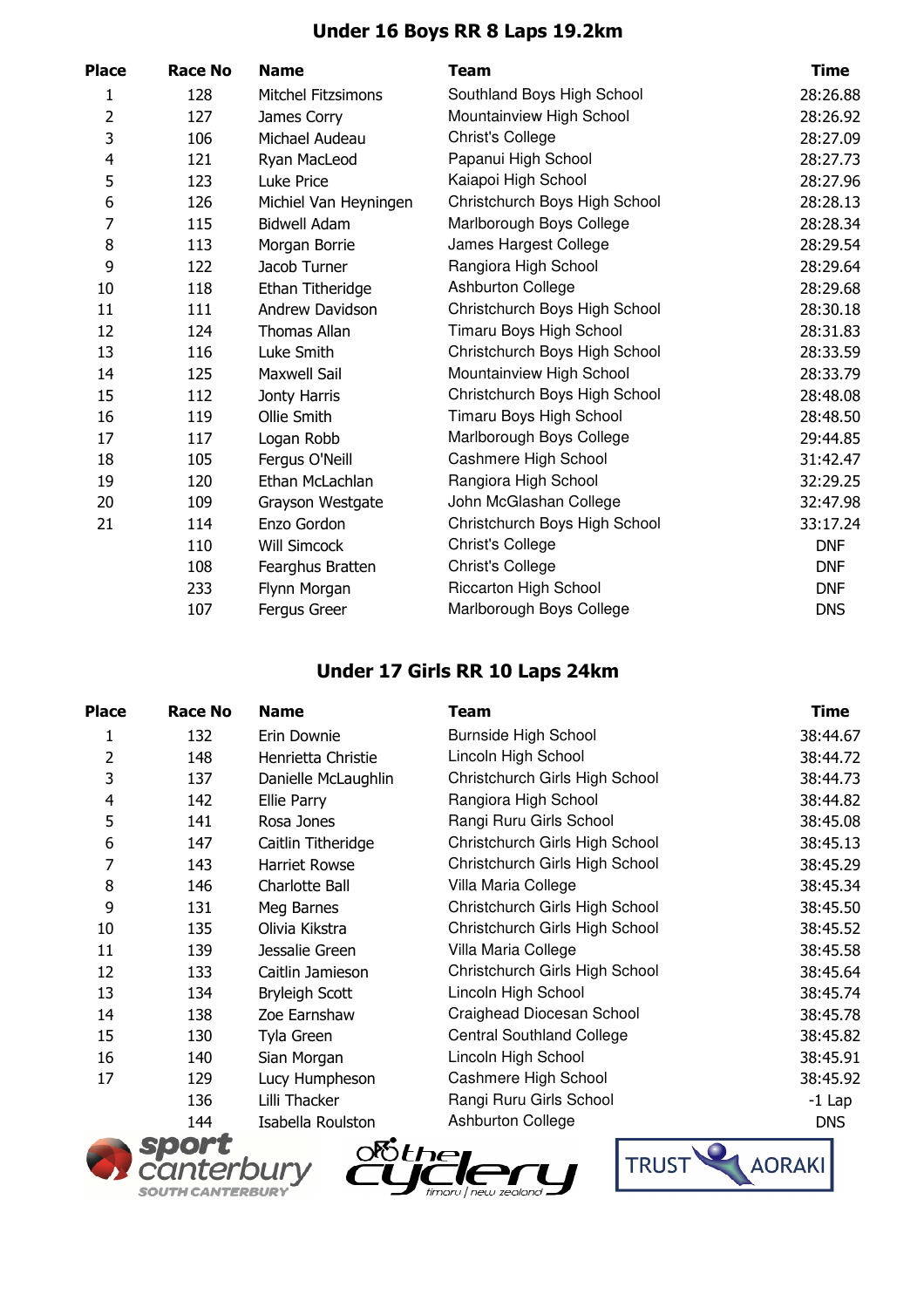## **Under 17 Boys RR 10 Laps 24km**

| Place                   | <b>Race No</b> | <b>Name</b>            | <b>Team</b>                       | <b>Time</b> |
|-------------------------|----------------|------------------------|-----------------------------------|-------------|
| 1                       | 172            | Laurence Pithie        | Christchurch Boys High School     | 32:27.23    |
| 2                       | 159            | <b>Guy Yarrell</b>     | Christchurch Boys High School     | 32:34.03    |
| 3                       | 155            | Jaydn Harris           | Christchurch Boys High School     | 32:34.29    |
| $\overline{\mathbf{4}}$ | 168            | Abe O'Donnell          | Christchurch Boys High School     | 32:36.19    |
| 5                       | 161            | Josh Miller            | Gore High School                  | 34:28.26    |
| 6                       | 162            | Hunter Gough           | James Hargest College             | 34:28.77    |
| 7                       | 160            | Sebastian Lipp         | <b>Catholic Cathedral College</b> | 34:28.82    |
| 8                       | 163            | Hamish Sadler          | Lincoln High School               | 34:28.93    |
| 9                       | 171            | Navarh Brotherston     | Southland Boys High School        | 34:29.01    |
| 10                      | 158            | Oliver Davidson        | Ashburton College                 | 34:29.15    |
| 11                      | 149            | Sam Anderson           | Cashmere High School              | 34:29.29    |
| 12                      | 169            | Jacob Willis           | Southland Boys High School        | 34:29.41    |
| 13                      | 167            | Reece Rush             | Lincoln High School               | 34:30.18    |
| 14                      | 166            | Ezra Williams-Gillies  | Shirley Boys High School          | 34:30.57    |
| 15                      | 156            | Jack Drage             | <b>Christ's College</b>           | 34:31.10    |
| 16                      | 164            | Laurie Watson          | Mt Aspiring College               | 34:31.81    |
| 17                      | 165            | Archie Martinovich     | Rangiora High School              | 34:34.33    |
| 18                      | 152            | Blair Barnes-Page      | Christchurch Boys High School     | 34:40.32    |
| 19                      | 153            | Liam Bunting           | Christchurch Boys High School     | 35:44.63    |
|                         | 234            | Josh Dent              | St Thomas of Canterbury           | $-1$ Lap    |
|                         | 150            | Jack Taylor            | Cashmere High School              | $-1$ Lap    |
|                         | 157            | Sid Mowat              | Christchurch Boys High School     | $-1$ Lap    |
|                         | 154            | <b>William Rawlins</b> | Timaru Boys High School           | -2 Laps     |
|                         | 170            | Hayden Smith           | St Bede's College                 | -2 Laps     |
|                         | 235            | Ben Wright             | St Thomas of Canterbury           | <b>DNF</b>  |





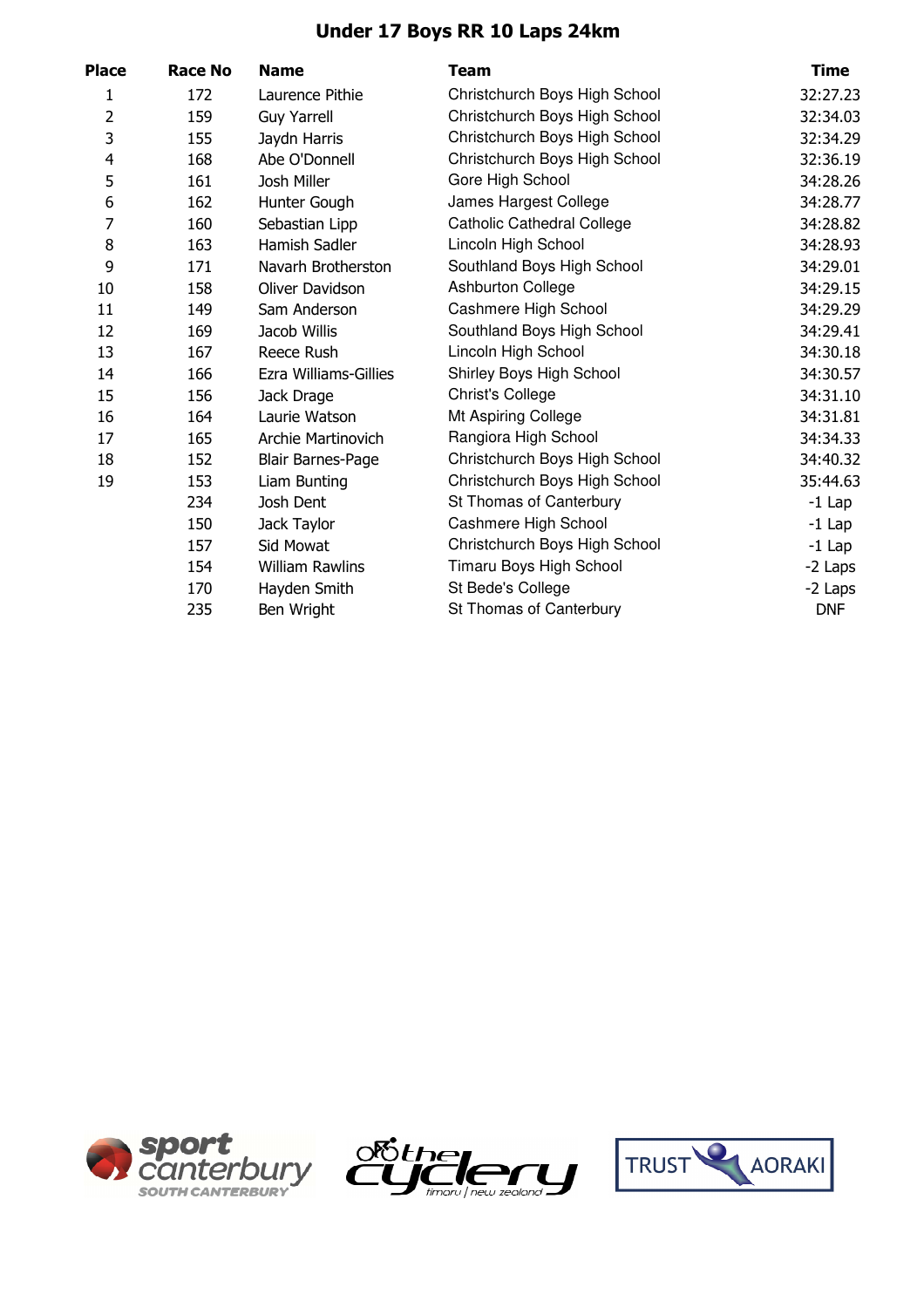## **Under 20 Girls RR 10 Laps 24km**

| <b>Race No</b> | <b>Name</b>           | <b>Team</b>                    | <b>Time</b> |
|----------------|-----------------------|--------------------------------|-------------|
| 181            | Phoebe Young          | Mt Aspiring College            | 40:13.91    |
| 190            | Helena Rikiti         | Southland Girls High School    | 40:26.18    |
| 189            | Ava Morrow            | Rangi Ruru Girls School        | 40:43.31    |
| 193            | <b>Britney Greene</b> | Villa Maria College            | 40:43.44    |
| 192            | Hannah Bartram        | St Margaret's College          | 40:43.50    |
| 178            | <b>Emily Paterson</b> | James Hargest College          | 40:43.77    |
| 186            | Holly Ffowcs-Williams | Rangi Ruru Girls School        | 40:44.20    |
| 183            | Charlotte Worley      | Villa Maria College            | 40:44.72    |
| 188            | Natalie Mitchell      | Mt Aspiring College            | 40:44.91    |
| 191            | Cecilia Crooks        | St Hilda's Collegiate          | 40:45.28    |
| 176            | Lana Deaker           | <b>Cromwell College</b>        | 40:45.33    |
| 174            | <b>Harriet Grace</b>  | Craighead Diocesan School      | 41:16.36    |
| 185            | Lydia O'Callaghan     | Villa Maria College            | 41:38.61    |
| 175            | Millie MacAlister     | Rangi Ruru Girls School        | 42:13.13    |
| 180            | Zoe Leen              | Craighead Diocesan School      | 42:58.87    |
| 187            | Molly McGurk          | Rangi Ruru Girls School        | 44:12.92    |
| 236            | Ainslie Campbell      | Greymouth High School          | 44:22.47    |
| 182            | <b>Grace Hurring</b>  | Otago Girls High School        | $-1$ Lap    |
| 184            | Millie Dickie         | Rangi Ruru Girls School        | <b>DNS</b>  |
| 173            | <b>Esme Maillard</b>  | Christchurch Girls High School | <b>DNS</b>  |
| 177            | Adriana Cornelissen   | Darfield High School           | <b>DNS</b>  |
| 179            | Shanay Harvey         | Marlborough Girls College      | <b>DNS</b>  |
|                |                       |                                |             |